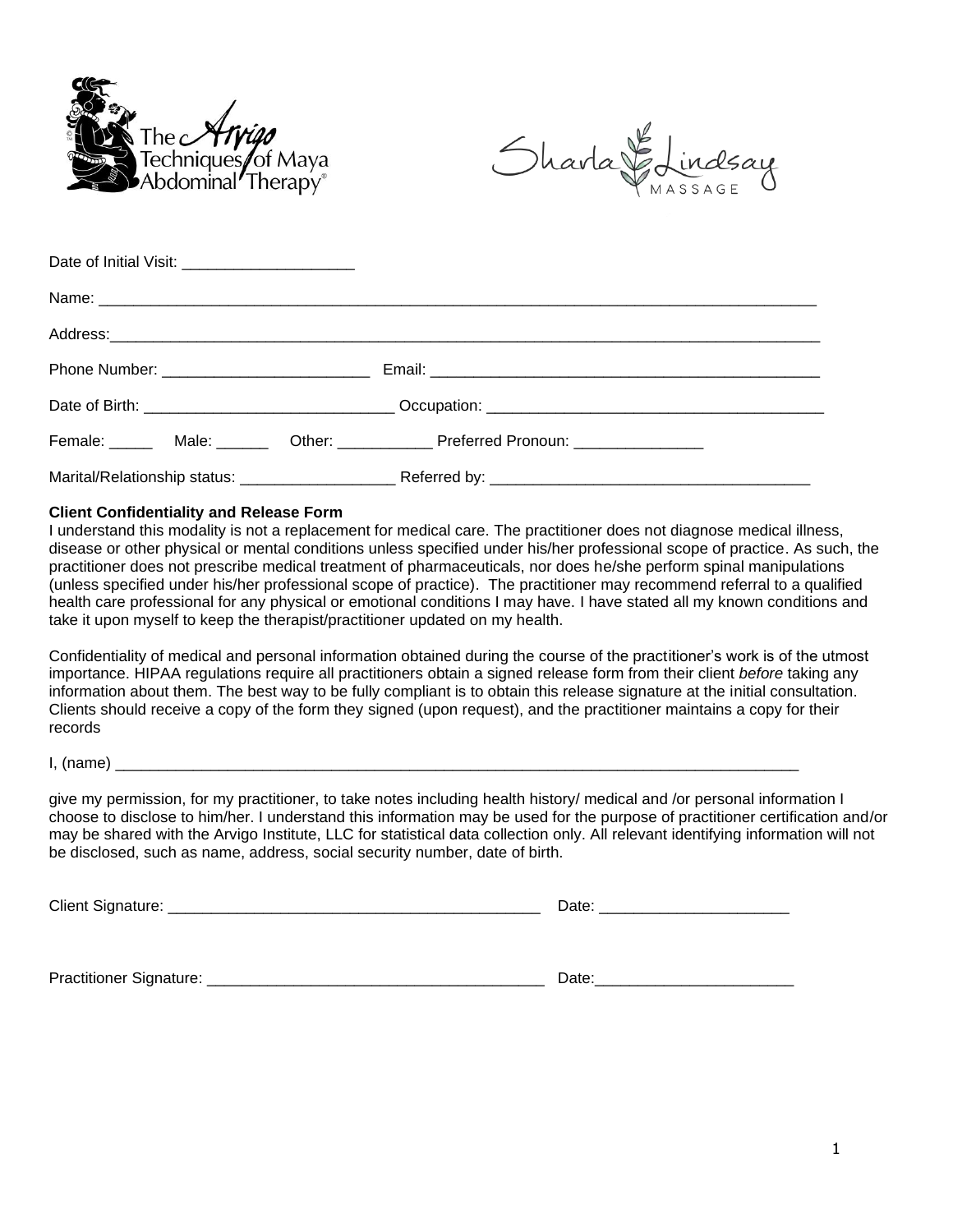|  |                        | <b>For Administrative Use Only</b>                                                                 |  |
|--|------------------------|----------------------------------------------------------------------------------------------------|--|
|  |                        | Client Initials: _________Case Study #_________Age_________ Anatomy: Male ________ Female_________ |  |
|  |                        |                                                                                                    |  |
|  |                        | <b>Reason For Visit</b>                                                                            |  |
|  |                        |                                                                                                    |  |
|  |                        |                                                                                                    |  |
|  |                        |                                                                                                    |  |
|  |                        |                                                                                                    |  |
|  |                        |                                                                                                    |  |
|  |                        |                                                                                                    |  |
|  |                        |                                                                                                    |  |
|  |                        |                                                                                                    |  |
|  |                        |                                                                                                    |  |
|  | <b>Medical History</b> |                                                                                                    |  |
|  |                        |                                                                                                    |  |
|  |                        |                                                                                                    |  |
|  |                        |                                                                                                    |  |
|  |                        |                                                                                                    |  |
|  |                        |                                                                                                    |  |
|  |                        |                                                                                                    |  |
|  |                        |                                                                                                    |  |
|  |                        |                                                                                                    |  |
|  |                        |                                                                                                    |  |
|  |                        |                                                                                                    |  |
|  |                        |                                                                                                    |  |
|  |                        |                                                                                                    |  |
|  |                        |                                                                                                    |  |
|  |                        |                                                                                                    |  |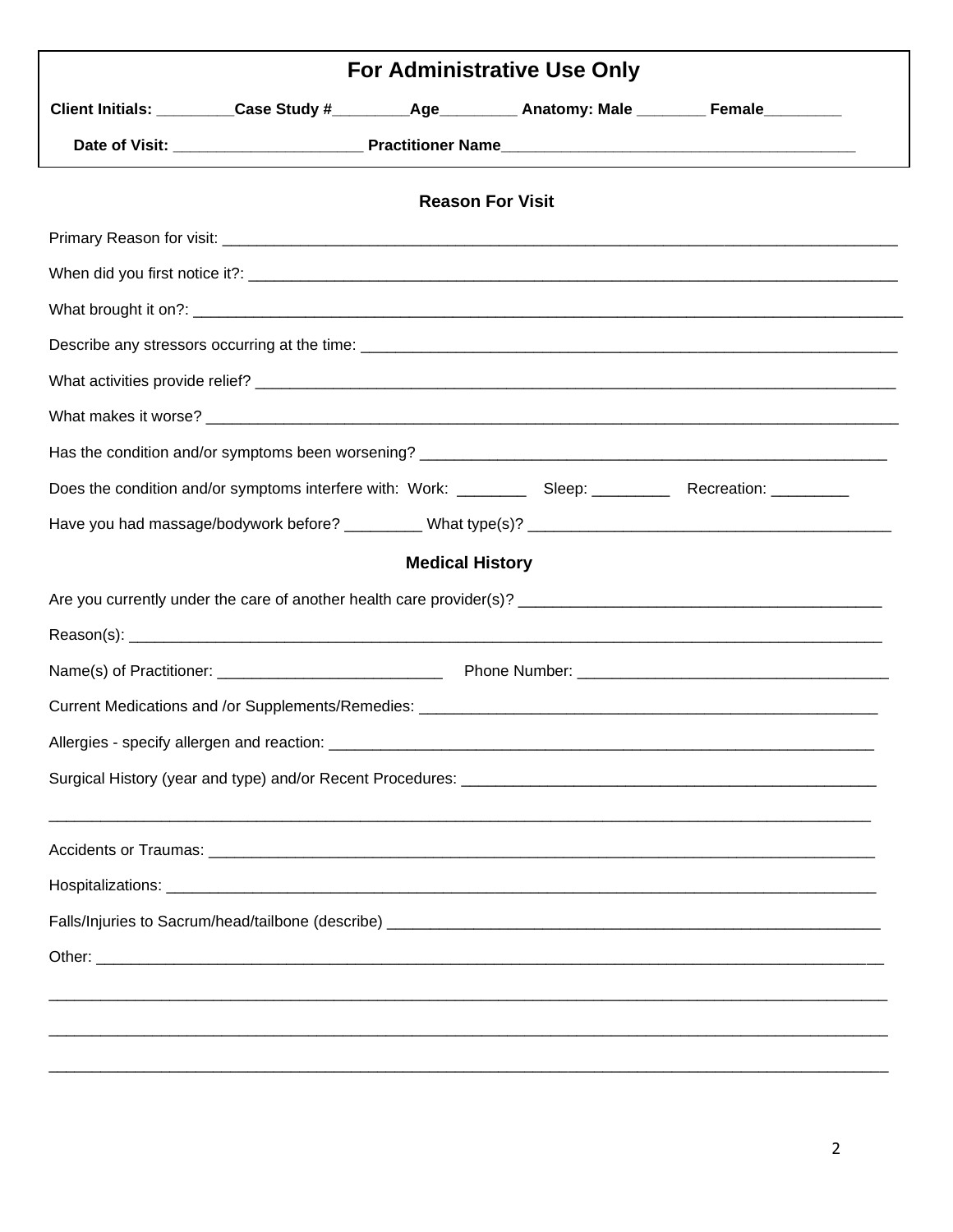### **Please review and check or circle the following:**

| <b>Headaches</b>                                 | Past | Present | Numbness in feet or legs<br>when standing | Past | Present |
|--------------------------------------------------|------|---------|-------------------------------------------|------|---------|
| Type:<br>Asthma                                  |      |         | Sore heels when walking                   |      |         |
| Cold Hands or feet                               |      |         | Anxiety                                   |      |         |
| Swollen ankles                                   |      |         | Depression                                |      |         |
| <b>Sinus Conditions</b><br><b>Frequent Colds</b> |      |         | Sleep Disturbance                         |      |         |
| <b>Seizures</b>                                  |      |         | <b>Fainting Spells</b>                    |      |         |
| Low Back Pain                                    |      |         | <b>Muscular Tension:</b><br>Location:     |      |         |
| Skin Disorders:<br><b>Type</b>                   |      |         | Varicose Veins<br>Hemorrhoids<br>Location |      |         |
| <b>Sciatica</b>                                  |      |         | <b>Herniated/Bulging Discs</b>            |      |         |
| Painful/Swollen<br>Joints                        |      |         | Artificial/Missing limbs                  |      |         |
| High or Low Blood<br>Pressure                    |      |         | <b>Contact Lenses</b>                     |      |         |
| Dentures/Partials                                |      |         | Cancer (past or current)<br><b>Type</b>   |      |         |

**Other:**

### **Family History**

|                         | <b>Still Living?</b> | Cause and age of death | <b>Major Health Issues</b> |
|-------------------------|----------------------|------------------------|----------------------------|
| Mother                  |                      |                        |                            |
| Father                  |                      |                        |                            |
| Siblings                |                      |                        |                            |
| Maternal<br>Grandmother |                      |                        |                            |
| Maternal<br>Grandfather |                      |                        |                            |
| Paternal<br>Grandfather |                      |                        |                            |
| Paternal<br>Grandmother |                      |                        |                            |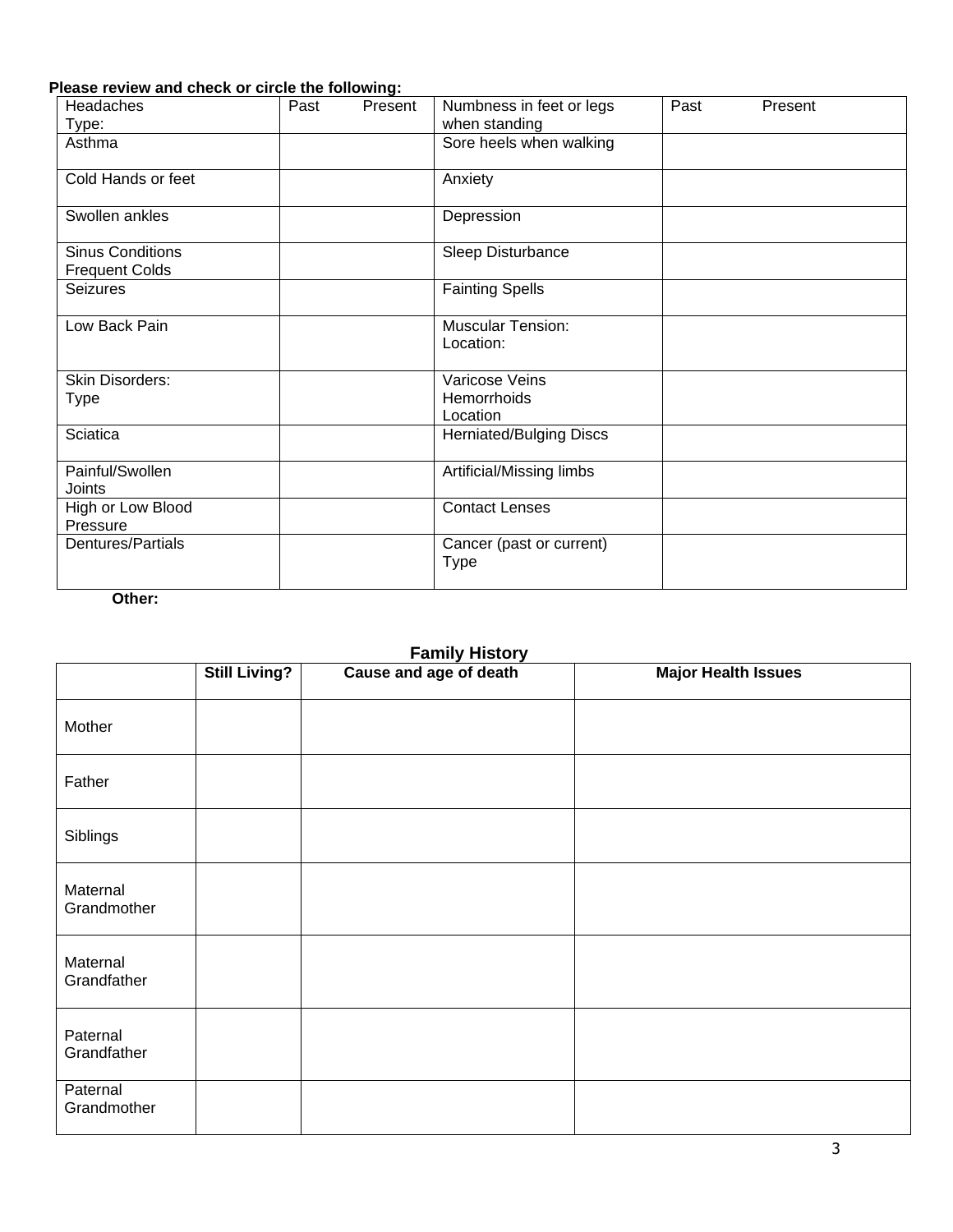## **Digestion and Elimination Health History**

| Describe your typical:                                                                                         |
|----------------------------------------------------------------------------------------------------------------|
|                                                                                                                |
|                                                                                                                |
|                                                                                                                |
|                                                                                                                |
| Glasses Per Day of: Water _______ Caffeine: _______ Juice: _______ Carbonated Beverages: _________             |
| Tobacco Use: _________ Quantity: __________<br>Alcohol Consumption: ____________ounces per week                |
| Marijuana Use: __________ Quantity: ________                                                                   |
|                                                                                                                |
| What is the worst item in your diet? ____________________What foods are your weakness? _______________________ |
|                                                                                                                |
| Do you experience bloating/gas/burps after eating? _________ What foods trigger this? ________________________ |
|                                                                                                                |
|                                                                                                                |
| Constipation? ____________ Diarrhea? ____________ Blood in stool? _________Mucus in stool? ______________      |
|                                                                                                                |
|                                                                                                                |
|                                                                                                                |
| <b>Emotional and Spiritual Health</b>                                                                          |
|                                                                                                                |
|                                                                                                                |
|                                                                                                                |
|                                                                                                                |
|                                                                                                                |
| On a scale of $1 - 10$ (1 being the lesser, 10 the greater) Please rate yourself in the following qualities    |
| Faith ______ Hope ______ Charity _______ Generosity _______ Sense of Humor _______ Sense of Fun _______        |
|                                                                                                                |

\_\_\_\_\_\_\_\_\_\_\_\_\_\_\_\_\_\_\_\_\_\_\_\_\_\_\_\_\_\_\_\_\_\_\_\_\_\_\_\_\_\_\_\_\_\_\_\_\_\_\_\_\_\_\_\_\_\_\_\_\_\_\_\_\_\_\_\_\_\_\_\_\_\_\_\_\_\_\_\_\_\_\_\_\_\_\_\_\_\_\_\_\_\_\_\_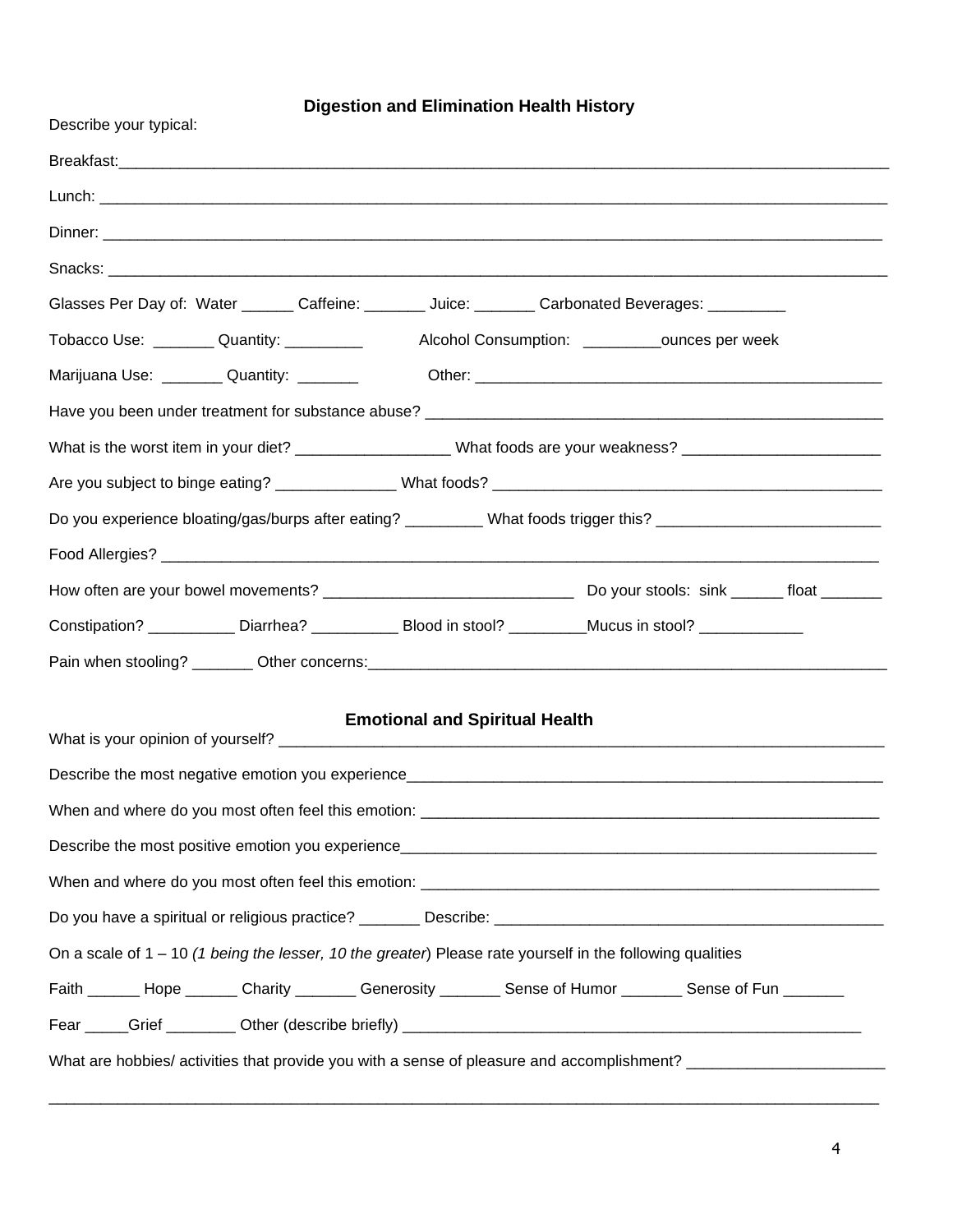| Describe your exercise routine (type, frequency) |  |
|--------------------------------------------------|--|
|--------------------------------------------------|--|

What changes would you like to achieve in 6 months? \_\_\_\_\_\_\_\_\_\_\_\_\_\_\_\_\_\_\_\_\_\_\_\_\_\_\_\_\_\_\_\_\_\_\_\_\_\_\_\_\_\_\_\_\_\_\_\_\_

One Year: \_\_\_\_\_\_\_\_\_\_\_\_\_\_\_\_\_\_\_\_\_\_\_\_\_\_\_\_\_\_\_\_\_\_\_\_\_\_\_\_\_\_\_\_\_\_\_\_\_\_\_\_\_\_\_\_\_\_\_\_\_\_\_\_\_\_\_\_\_\_\_\_\_\_\_\_\_\_\_\_\_\_\_\_\_

# **Reproductive Health History**

### **Please check the symptoms below that apply**

| <b>Painful Urination</b>                                      | Past | Present | <b>Urinary Retention</b>                                                   | Past | Present |
|---------------------------------------------------------------|------|---------|----------------------------------------------------------------------------|------|---------|
| Urinary Incontinence or<br><b>Dribbling</b>                   |      |         | Difficult starting or<br>holding urine stream                              |      |         |
| Weak or Interrupted<br>Urine flow                             |      |         | Blood or pus in urine                                                      |      |         |
| Pain or Burning with<br>Urination                             |      |         | Pelvic pressure                                                            |      |         |
| <b>Nocturnal Urination</b><br>How many times?                 |      |         | Insatiable sex drive                                                       |      |         |
| Pain in lower back, esp.<br>After intercourse                 |      |         | Pain or Discomfort<br>Between scrotum and<br><b>Testicles</b>              |      |         |
| Pain or Discomfort in:<br>Penis<br><b>Testicles</b><br>Rectum |      |         | Pain or Discomfort in<br>Inner thighs:<br>Left<br>Right<br><b>Both</b>     |      |         |
| Frequent Bladder or<br>Kidney Infections<br>When?             |      |         | Erection:<br>Difficulty in Obtaining<br>Maintaining<br>Painful ejaculation |      |         |

| Family History of Cancer Yes____No_____Type: ___________________________________                     |  |
|------------------------------------------------------------------------------------------------------|--|
|                                                                                                      |  |
|                                                                                                      |  |
| Have you experienced sexual trauma? Yes _____ No ______ Describe: __________________________________ |  |
|                                                                                                      |  |